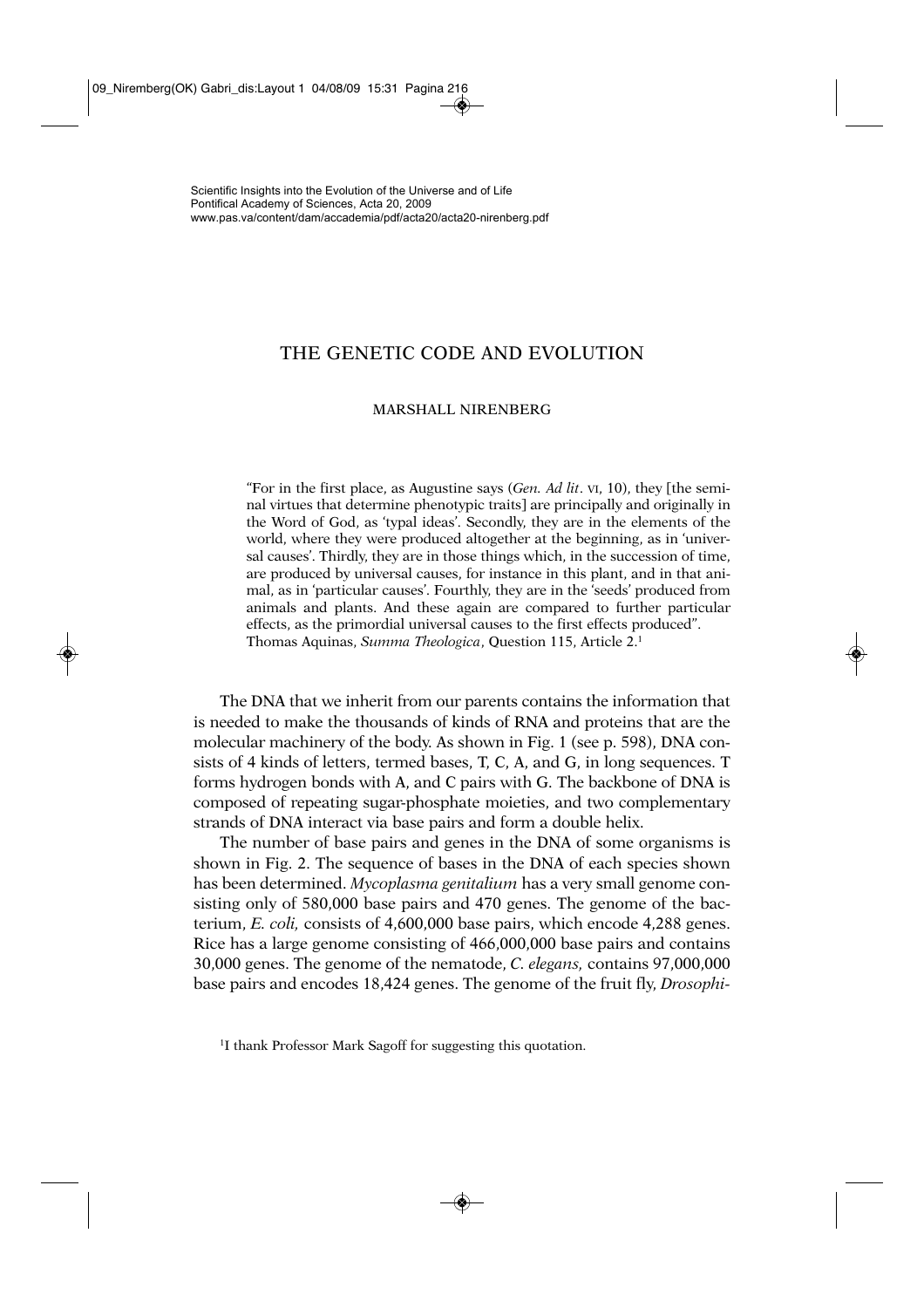| GENOMES OF DIFFERENT ORGANISMS |                                           |              |  |  |  |
|--------------------------------|-------------------------------------------|--------------|--|--|--|
| <b>SPECIES</b>                 | <b>DNA</b><br><b>BASE</b><br><b>PAIRS</b> | <b>GENES</b> |  |  |  |
|                                | x10 <sup>6</sup>                          |              |  |  |  |
| Mycoplasma<br>qenitalium       | 0.58                                      | 470          |  |  |  |
| E. coli                        | 4.6                                       | 4,288        |  |  |  |
| Rice                           | 466                                       | 30.000       |  |  |  |
| C. elegans                     | 97                                        | 18.424       |  |  |  |
| D. melanogaster                | 165                                       | ~14.500      |  |  |  |
| Man                            | 3,300                                     | $-25,000$    |  |  |  |
|                                |                                           |              |  |  |  |

### NUMBER OF BASE PAIRS AND GENES IN GENOMES OF DIFFERENT ORGANISMS

Figure 2.

*la melanogaster*, consists of 165,000,000 base pairs and encodes approximately 14,500 genes. The Human genome consists of about 3.2 billion base pairs, which encode 20,000 to 25,000 genes. Only about 1.5 percent of the DNA in man encodes protein; additional DNA regulates gene expression. Some DNA consists of repeated transposable elements. DNA also contains nonfunctional pseudo-genes that may be experiments that failed during evolution. Finally, the function of much DNA is unknown.

There are 20 kinds of common amino acids found in proteins. The average protein consists of about 300 sequential amino acid residues, but some large proteins consist of thousands of amino acid residues. The genetic code refers to the translation of base sequences in DNA, which has a 4 letter alphabet to sequences of amino acids in protein, which has a 20 letter alphabet.

When I started to work on protein synthesis in 1958 the mechanism of protein synthesis was not known. Amino acids were known to be incorporated into protein on organelles termed ribosomes and amino acids had been found to be covalently attached to RNAs termed tRNA. Messenger RNA (mRNA) had not been discovered. The first question I asked using a bacterial cell-free protein synthesizing system was: 'Does DNA directly code for protein synthesis, or does RNA, which is transcribed from DNA, code for protein synthesis?' We found that RNA rather then DNA directs the incorporation of amino acids into protein.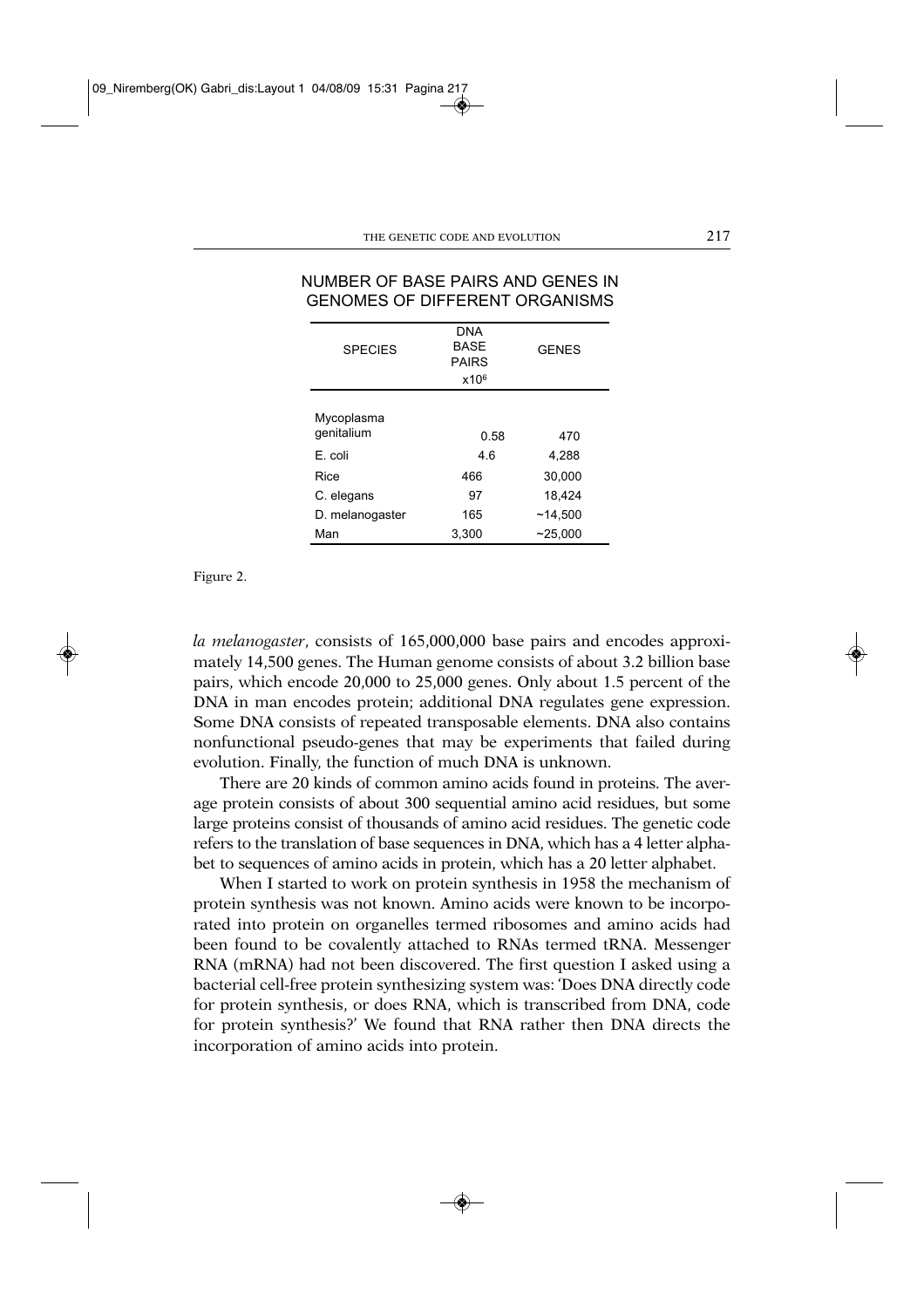In Fig. 3 is shown a simple outline of protein synthesis. We showed definitively that mRNA exists and directs the synthesis of protein (1). One strand of DNA is transcribed to mRNA, the mRNA then associates with ribosomes, and proteins are synthesized amino acid by amino acid on ribosomes. Enzymes with specificity for each kind of amino acid and the appropriate species of tRNA catalyze the ATP dependent activation of the amino acid and the covalent transfer of the amino acid to the tRNA. We showed that 3 bases in mRNA correspond to 1 amino acid in protein. Each 3 base codon in mRNA is recognized by an appropriate 3 base anticodon in tRNA



Figure 3.

by the formation of hydrogen bonds. The elongating peptide chain is then transferred to the amino acid attached to tRNA, the free tRNA is released from the ribosome and the tRNA with the attached peptide chain then is transferred to site of the vacated tRNA.

There are 4 kinds of bases in RNA, U, C, A, and G. U in RNA corresponds to T in DNA. U base pairs with A and C base pairs with G. With 4 kinds of bases in RNA there are 64 possible combinations of 3 bases, i.e., triplets. The genetic code, that is the 64 possible triplets which are termed codons and the 3 letter abbreviations of the amino acid that corresponds to each triplet is shown in Fig. 4 (see p. 599). All 64 triplets have meaning. My colleagues and I deciphered the genetic code between 1961 and 1966 (2). We found that the 3rd bases of synonym RNA codons varies systematically. For example UUU and UUC correspond to phenylalanine. Three amino acids, leucine, serine,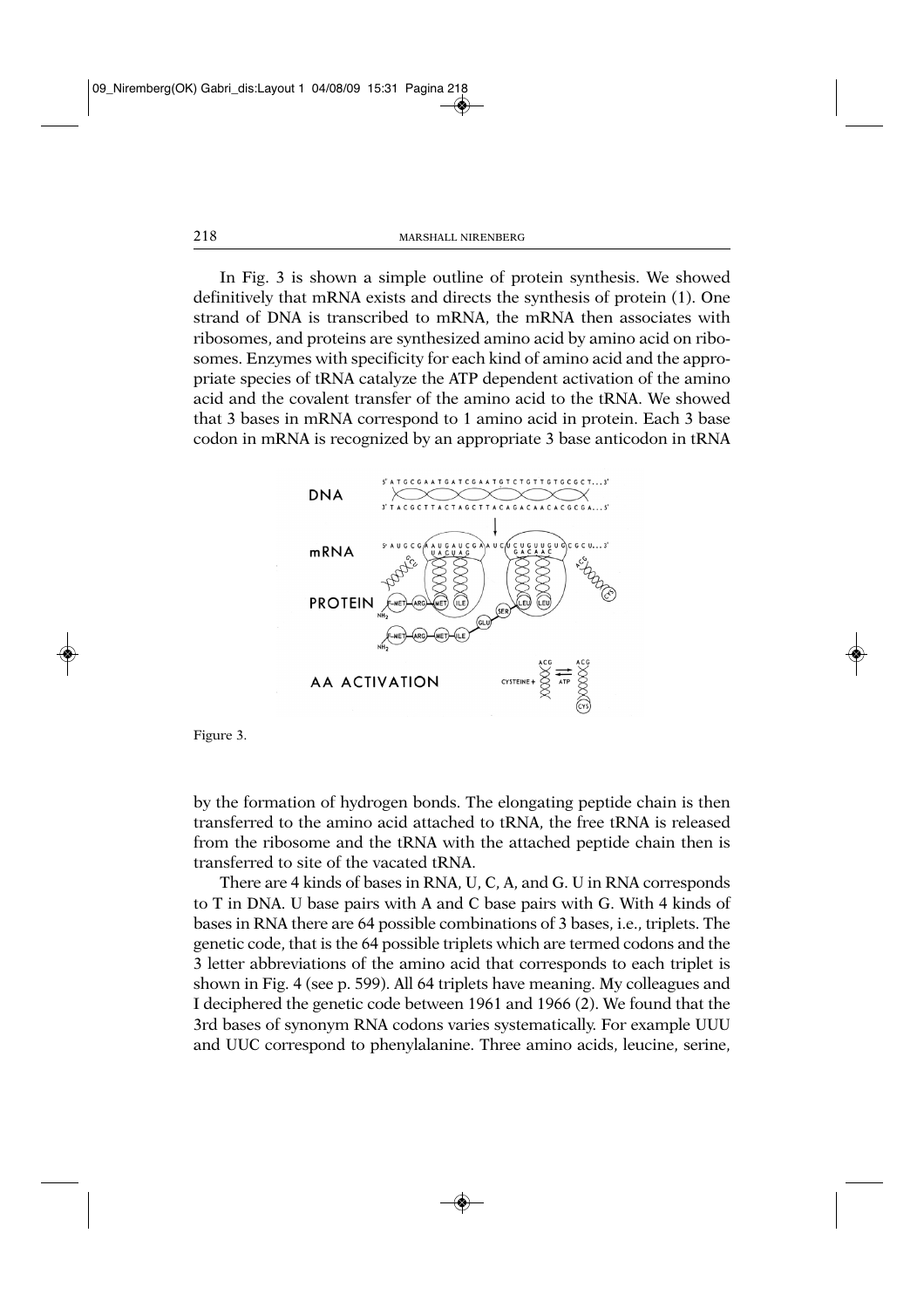and arginine each correspond to 6 synonym codons. For each of 5 amino acids – valine, alanine, glycine, threonine, and proline – there are 4 synonym codons. There are 3 synonym codons for isoleucine. The 3rd base of codons for 6 amino acids can be either U or C. The 3rd base of codons for 3 amino acids can be either A or G. Only 2 amino acids, methionine, shown in green, and tryptophan, each correspond to only a single codon. There are two species of tRNA for methionine, one species initiates protein synthesis (4), the other species corresponds to methionine in internal positions of proteins. Three codons, UAA, UAG, and UGA, shown in red, correspond to the termination of protein synthesis (5-7).

The arrangement of codons for amino acids is not random. For example amino acids with structurally similar side chains, such as aspartic acid and glutamic acid, have similar codons. Asparagine and glutamine also have similar side chains and correspond to similar codons. Most hydrophobic amino acids have U in the central position of the codon; whereas most hydrophilic amino acids have A as the second base in the codon. Thus the effects of mutations due to replacement of one base by another often are minimized.

After we deciphered the code for *E. coli* Richard Marshall, Thomas Caskey, and I (3) asked the question, is the genetic code the same in higher organisms? We determined the genetic code in the amphibian, *Xenopus laevis*, and in a mammalian tissue, guinea pig liver. We found that the genetic code is the same in *E. coli*, the amphibian, and the mammal. We also examined different guinea pig tissues and found that the code is the same in different tissues. We purified tRNA from *E. coli*, yeast, and guinea pig liver, and showed that some species of highly purified tRNA recognize only G in the third position of the codon, others recognize U or C, others recognize A

**(1) —— —— G (2) —— —— U —— —— C (3) —— —— A —— —— G (4) —— —— U —— —— C —— —— A** 

Figure 5.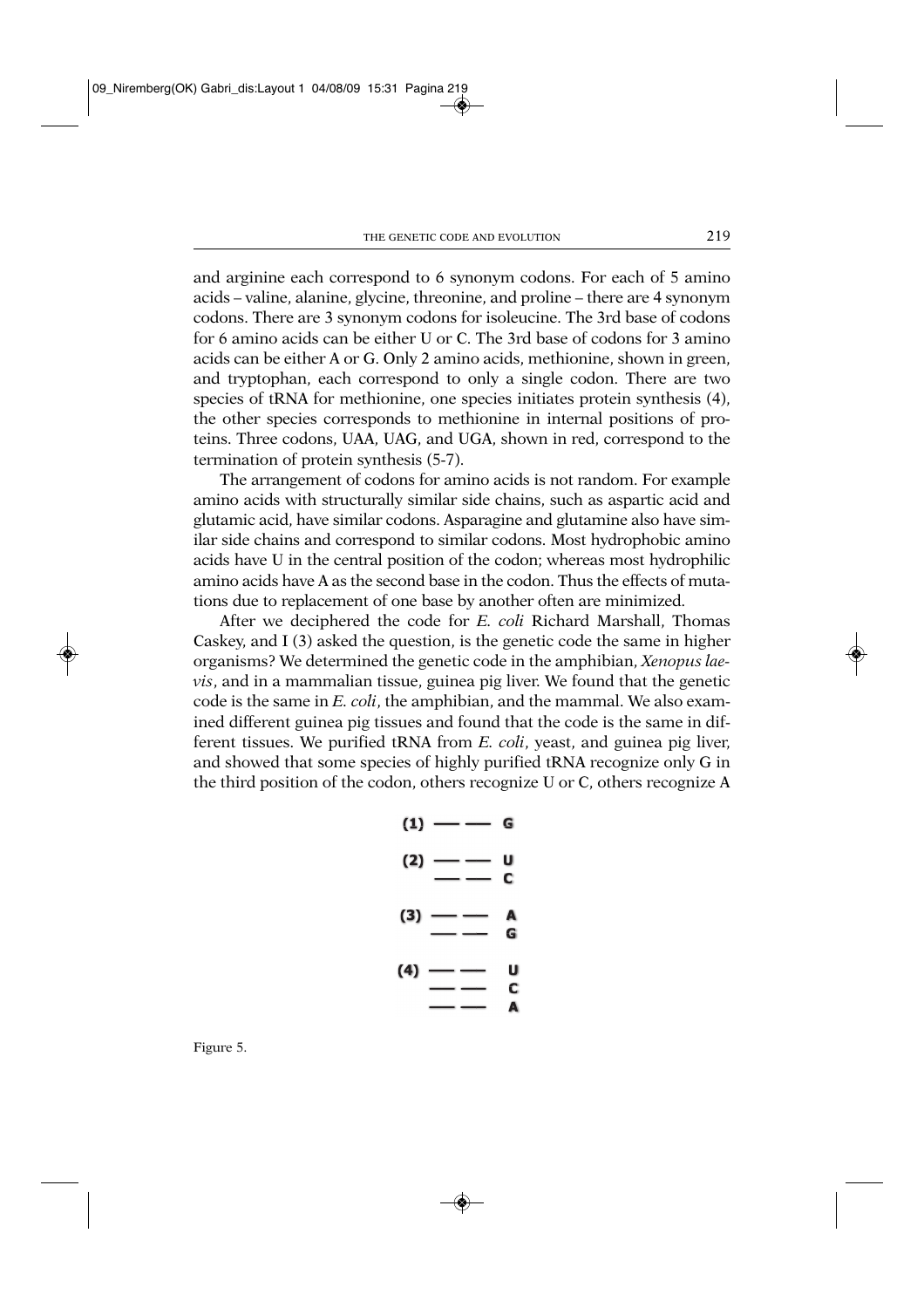or G, and still other species of tRNA recognize U, C, or A in the third position of codons (Fig. 5) (8). We showed that yeast alanine tRNA that had been sequenced by Robert Holley recognizes three codons, GCU, GCC, and GCA, and showed that inosine in the tRNA anticodon recognizes either U, C, or A in the 3rd position of the alanine codons (9). Many investigators have shown that there are different modified bases either in the tRNA anticodon or next to the anticodon that result in alternate recognition of 3rd bases in synonym codons.

### 21st AND 22nd AMINO ACIDS

| $21st$ .         | SELENOCYSTEINE     | UGA |
|------------------|--------------------|-----|
| 22 <sup>nd</sup> | <b>PYRROLYSINE</b> | UAG |

Figure 6.

In 1986 the 21st amino acid, selenocysteine, was found (Fig. 6) (10,11). Selenocysteine is found in the active centers of some oxidation-reduction enzymes, such as formate dehydrogenase. There is a special tRNA for selenocysteine that accepts serine. There also is an enzyme that catalyzes the acylation of this tRNA with serine and two enzymes that convert the serine attached to the tRNA to selenocysteine. Selenocysteine recognizes the termination codon UGA only if in the downstream region there is a stem-loop secondary structure in the mRNA. The mRNA folds back on itself and base pairs forming a hairpin-like stem-loop structure. There are either 1 or 2 proteins, depending on the species, that recognize both the selenocysteine tRNA and the stem-loop structure, and only then does UGA correspond to selenocysteine.

Pyrrolysine is the 22nd amino acid, which was found in 2002 (12, 13). This is a very rare amino acid, found only in a few species of primitive bacteria. It is found in the active centers of methylamino-, dimethylamino-, and trimethylamino-transferases and in transposase as well. There is a special tRNA for pyrrolysine that recognizes the codon UAG, and an enzyme that catalyzes the acylation of this tRNA with pyrrolysine. Whether this is a conditional recognition in which a protein recognizes pyrrolysine-tRNA and a stem-loop type of mRNA structure is not known.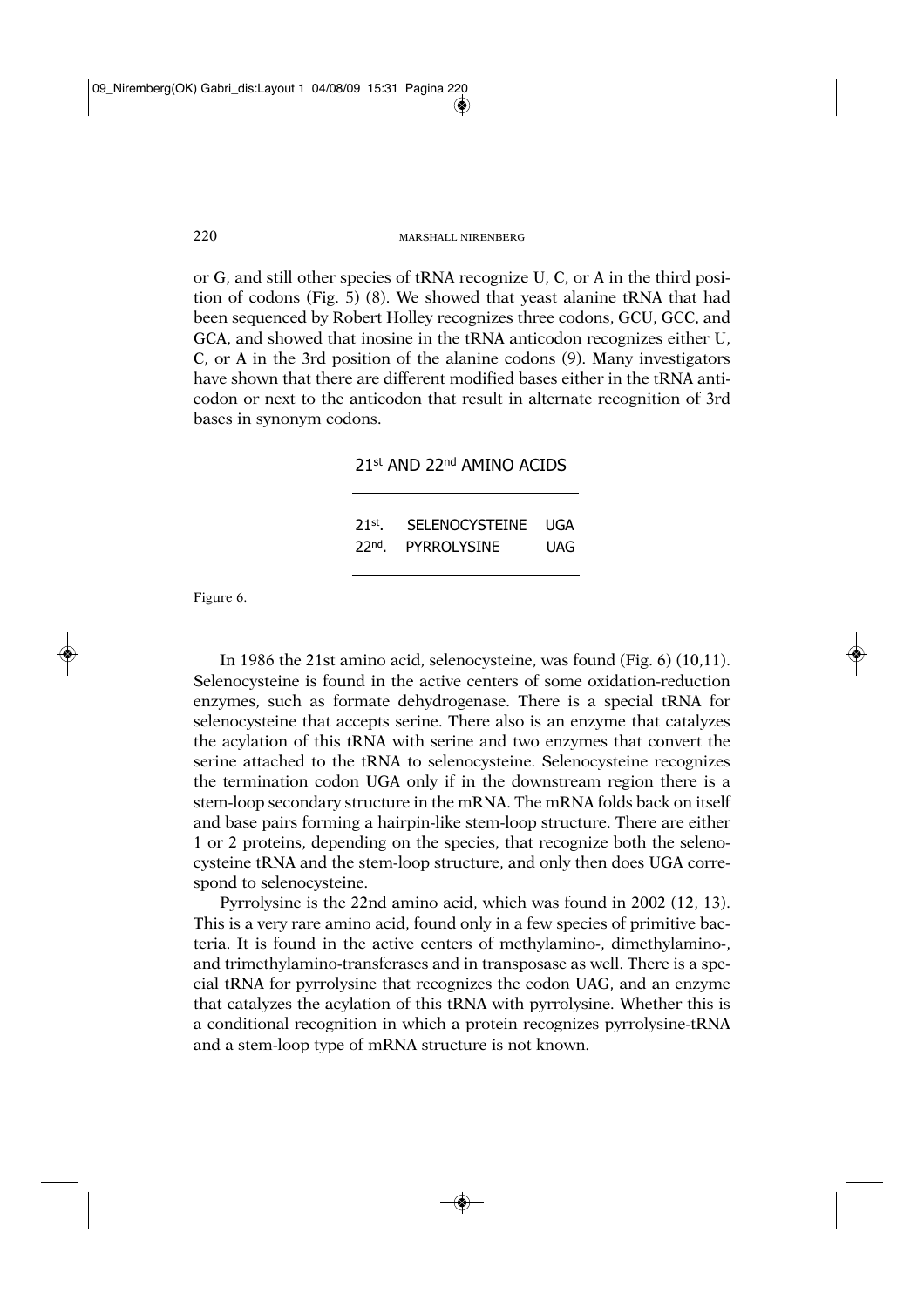There is only one genetic code that is used on this planet; hence, the code is a universal code. However, variants of the code have been found in some organisms. For example, in Fig. 7 (see p. 599) are shown some dramatic events that occurred during the evolution of some ciliated protozoa (14). The standard codons recognized by glutamine-tRNA are CAA and CAG. During evolution the gene for glutamine tRNA was duplicated; then a mutation in the anticodon of the second gene for glutamine tRNA replaced G with A; therefore, the tRNA corresponding to the second gene for glutamine tRNA recognized UAA and UAG that are terminator codons in the standard code. Later in evolution the second gene for glutamine tRNA was duplicated and a mutation in the anticodon of the third gene for glutamine tRNA resulted in a replacement of U with C. The tRNA corresponding to the third gene for glutamine tRNA then recognized the codon UAG. So in *Tetrahymena*, CAA, CAG, UAA and UAG correspond to glutamine tRNA. Changes in the meaning of codons are rare events, but there are a number of other organisms that have been found with changes in the translation of some codons.

A number of changes in the genetic code of mitochondria have been found in many organisms. Mitochondria are the organelles that produce energy for cells. Mitochondria have a small amount of DNA that contains about 10 genes and proteins corresponding to these genes are synthesized in mitochondria. Most of the genes for mitochondrial proteins reside in genomic DNA in the nucleus of cells and the proteins that are synthesized in the cytoplasm are imported into mitochondria. Some of the changes in the genetic code in mitochondria are shown in Fig. 8 (see p. 600). In the standard genetic code, UGA corresponds to the termination of synthesis and UGG corresponds to tryptophan. However, in the mitochondria of *Trypanosomes, Neurospora*, yeast, *Drosophila* and mammals both UGG and UGA correspond to tryptophan. In the standard genetic code AUA corresponds to isoleucine and AUG corresponds to methionine; whereas, in the mitochondria of yeast, *Drosophila*, and mammals, both AUA and AUG correspond to methionine. In the standard code CUU, CUC, CUA, and CUG correspond to leucine; whereas, in yeast mitochondria these codons correspond to threonine. In the standard code AGA and AGG correspond to arginine; whereas in the mitochondria of *Drosophila* these codons correspond to serine but in mammalian mitochondria these codons correspond to termination of protein synthesis. Additional changes in the translation of codons in mitochondria have been found in other organisms. The changes that have been found in the translation of codons in mitochondria probably are tolerated because mitochondrial genes only encode about 10 proteins. Similar changes in the translation of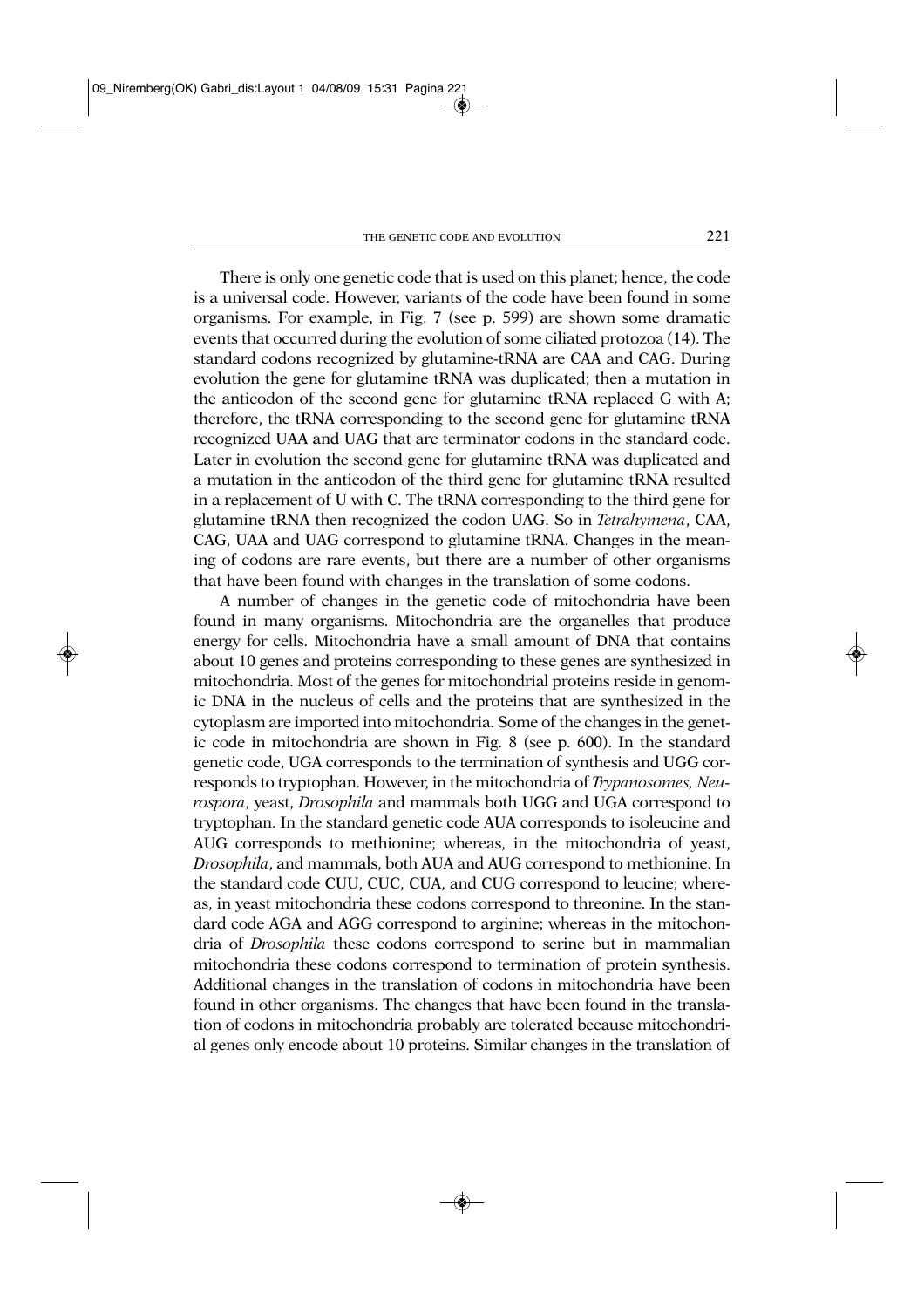proteins encoded by nuclear genes, which would affect the synthesis of many thousands of proteins, almost surely would be lethal.

A summary of results is shown in Fig. 9. The results strongly suggest that the genetic code appeared very early during biological evolution, that all forms of life on Earth use the same or very similar genetic codes, that all forms of life on Earth descended from a common ancestor and thus, that all forms of life on this planet are related to one another. The messages in DNA that we inherit from our parents contain wisdom gradually accumulated over billions of years. The messages slowly change with time, but the translation of the language remains essentially constant. The molecular language is used to solve the problem of biological time, for it is easier to construct a new organism using the information encoded in DNA then it is to fix an aging, malfunctioning one.

## **SUMMARY**

- 1. The genetic code appeared very early during biological evolution.
- 2. All forms of life on Earth use the same or very similar genetic codes.
- 3. All forms of life on Earth descended from a common ancestor and thus, all forms of life on this planet are related to one another. thus, all forms of life on this planet are related to one another.
- 4. The messages in DNA that we inherit from our parents contain wisdom qradually accumulated over billions of years. The messages slowly change with time, but the translation of the language remains essenchange with time, but the translation of the language remains essentially constant.
- 5. The molecular language is used to solve the problem of biological time for it is easier to construct a new organism using the information for it is easier to construct a new organism using the information encoded in DNA than it is to repair an aging malfunctioning one.

Figure 9.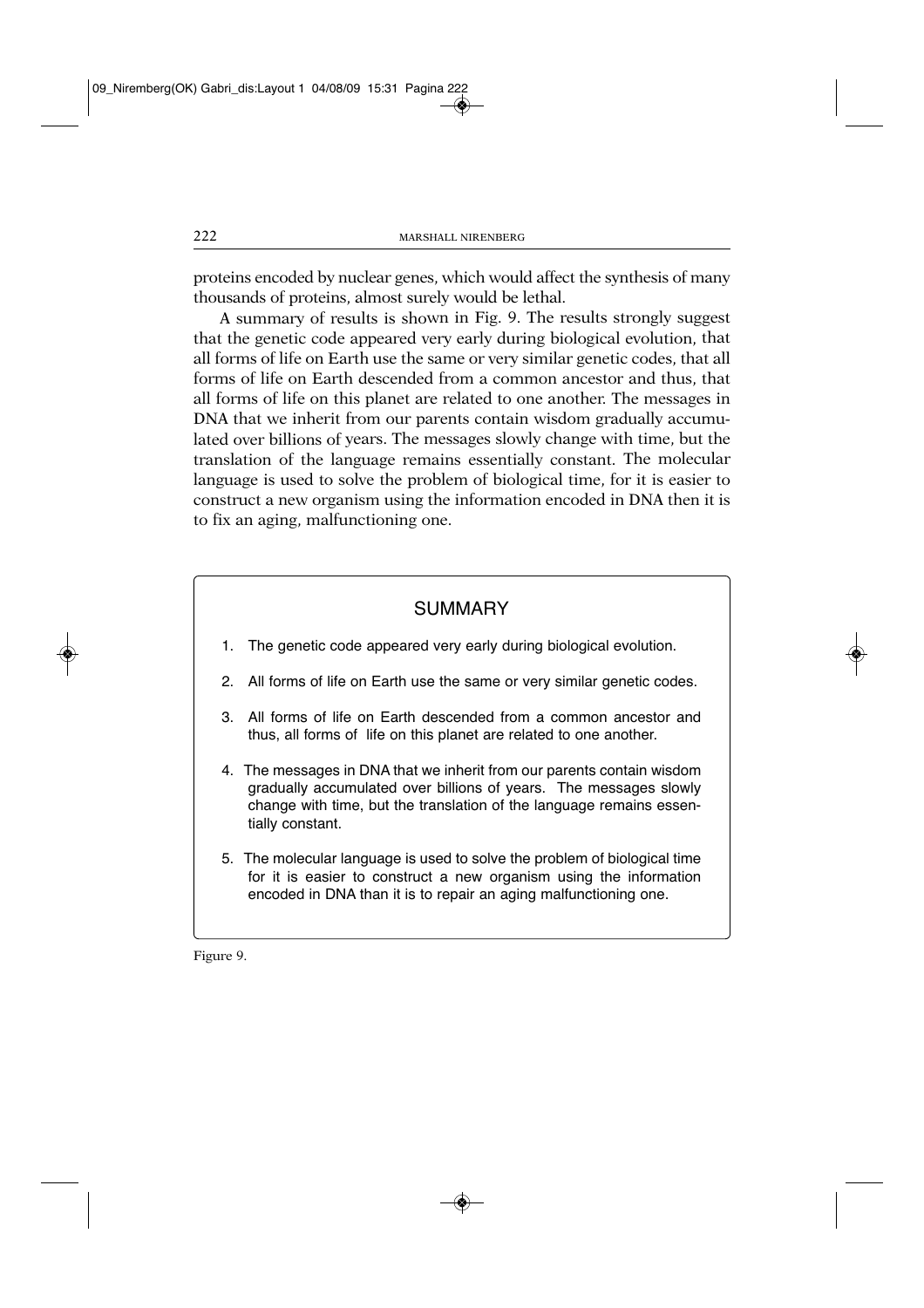#### REFERENCES

- 1. Nirenberg, M.W., and Matthaei, J.H.: The dependence of cell-free protein synthesis in *E. coli* upon naturally occurring or synthetic polyribonucleotides. *Proc. Natl. Acad. Sci. USA.* 47, 1588-1602 (1961).
- 2. Nirenberg, M.W., Leder, P., Bernfield, M., Brimacombe, R., Trupin, J., Rottman, F. and O'Neal, C.: RNA codewords and protein synthesis. VII. On the general nature of the RNA code. *Proc. Natl. Acad. Sci.,* 53: 1161- 1168 (1965).
- 3. Marshall, R.E., Caskey, C.T. and Nirenberg, M.: Fine structure of RNA codewords recognized by bacterial, amphibian, and mammalian transfer RNA. *Science,* 155: 820-826 (1967).
- 4. Clark, B.F.C. and Marcker, K.A.: The role of N-formylmethionyl-sRNA in protein biosynthesis. *J. Mol. Biol.,* 17: 394-406 (1966).
- 5. Brenner, S., Stretton, A.O., Kaplan, S.: Genetic code: the 'nonsense' triplets for chain termination and their suppression. *Nature,* 206: 994-998 (1965).
- 6. Weigert, M.G. and Garen, A.: Base composition of nonsense codons in *E. coli* evidence from amino-acid substitutions at a tryptophan site in alkaline phosphatase. *Nature,* 206: 992-994 (1965).
- 7. Brenner, S., Barnett, L., Katz, E.R., Crick, F.H.: UGA: A third nonsense triplet in the genetic code. *Nature,* 213: 449-450 (1967).
- 8. Caskey, C.T., Beaudet, A. and Nirenberg, M.: RNA codons and protein synthesis. 15. Dissimilar responses of mammalian and bacterial transfer RNA fractions to messenger RNA codons. *J. Mol. Biol.,* 37: 99-118 (1968).
- 9. Nirenberg, M., Caskey, T., Marshall, R., Brimacombe, R., Kellogg, D., Doctor, B., Hatfield, D., Levin, J., Rottman, F., Pestka, S., Wilcox, M. and Anderson, F.: The RNA code and protein synthesis. *Cold Spring Harbor Symp. Quant. Biol.,* 31: 11-24 (1966).
- 10. Chambers, I., Frampton, J., Goldfarb, P., Affara, N., McBain, W., Harrison, P.R.: The structure of the mouse glutathione peroxidase gene: the selenocysteine in the active site is encoded by the 'termination' codon, TGA. *EMBO J.,* 5: 1221-1227 (1986).
- 11. Zinoni, F., Birkmann, A., Stadtman, T.C., Böck, A.: Nucleotide sequence and expression of the selenocysteine-containing polypeptide of formate dehydrogenase (formate-hydrogen-lyase-linked) from *Escherichia coli*. *Proc. Natl. Acad. Sci. USA*., 83: 4650-4654 (1986).
- 12. Hao, B., Gong, W., Ferguson, T.K., James, C.M., Krzycki, J.A., Chan, M.K.: A new UAG-encoded residue in the structure of a methanogen methyltransferase. *Science*, 296: 1462-1466 (2002).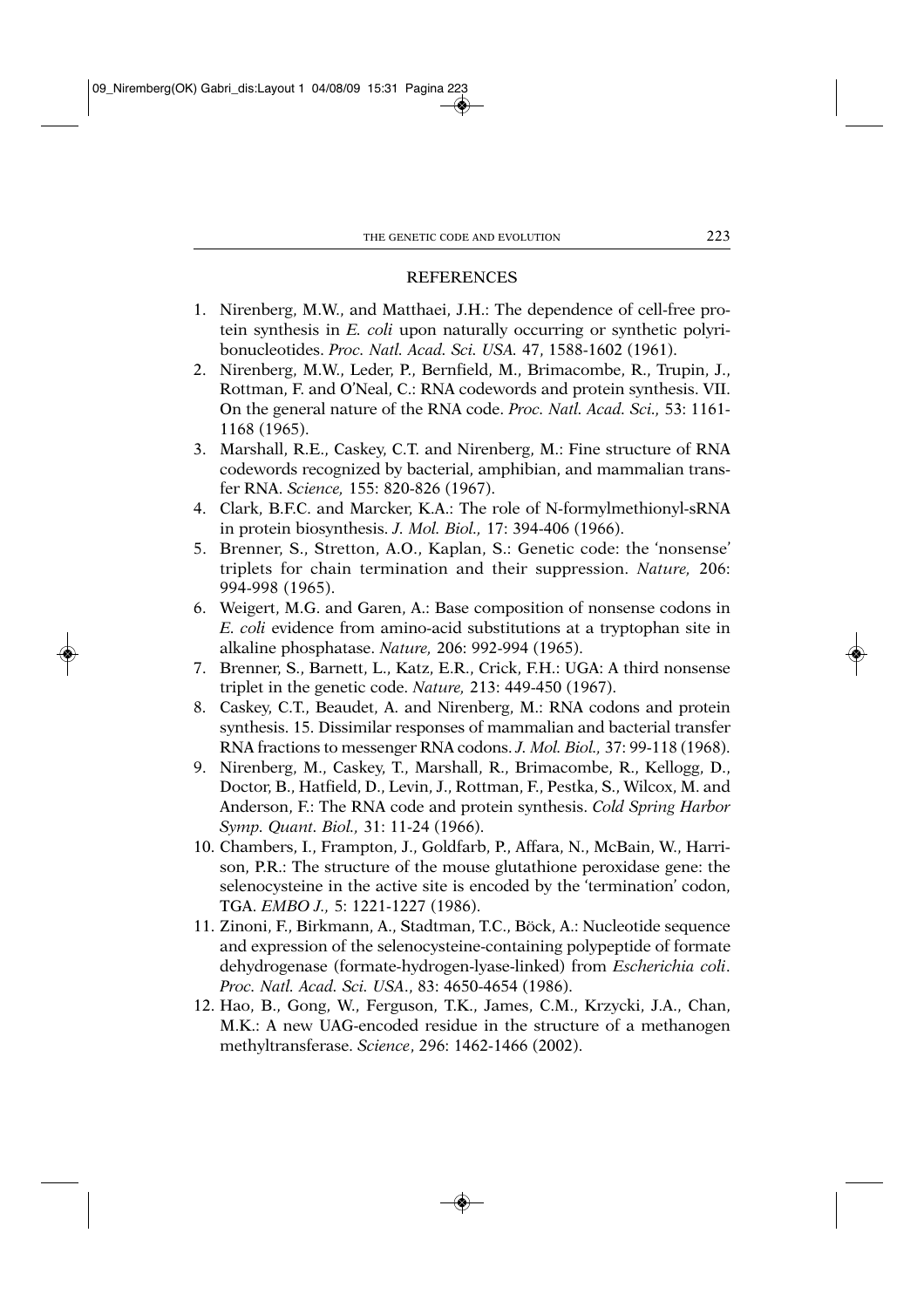- 13. Srinivasan, G., James, C.M., Krzycki, J.A.: Pyrrolysine encoded by UAG in Archaea: charging of a UAG-decoding specialized tRNA. *Science,* 296: 1459-1462 (2002).
- 14. Hanyu, N., Kuchino, Y., Nishimura, S., Beier, H.: Dramatic events in ciliate evolution: alteration of UAA and UAG termination codons to glutamine codons due to anticodon mutations in two *Tetrahymena* tRNAs<sup>Gln</sup>. *EMBO J.,* 5: 1307-1311 (1986).
- 15. Knight, R.D., Landweber, L.F.: Rhyme or reason: RNA-arginine interactions and the genetic code. *Chem. Biol.,* 5: R215-R220 (1998).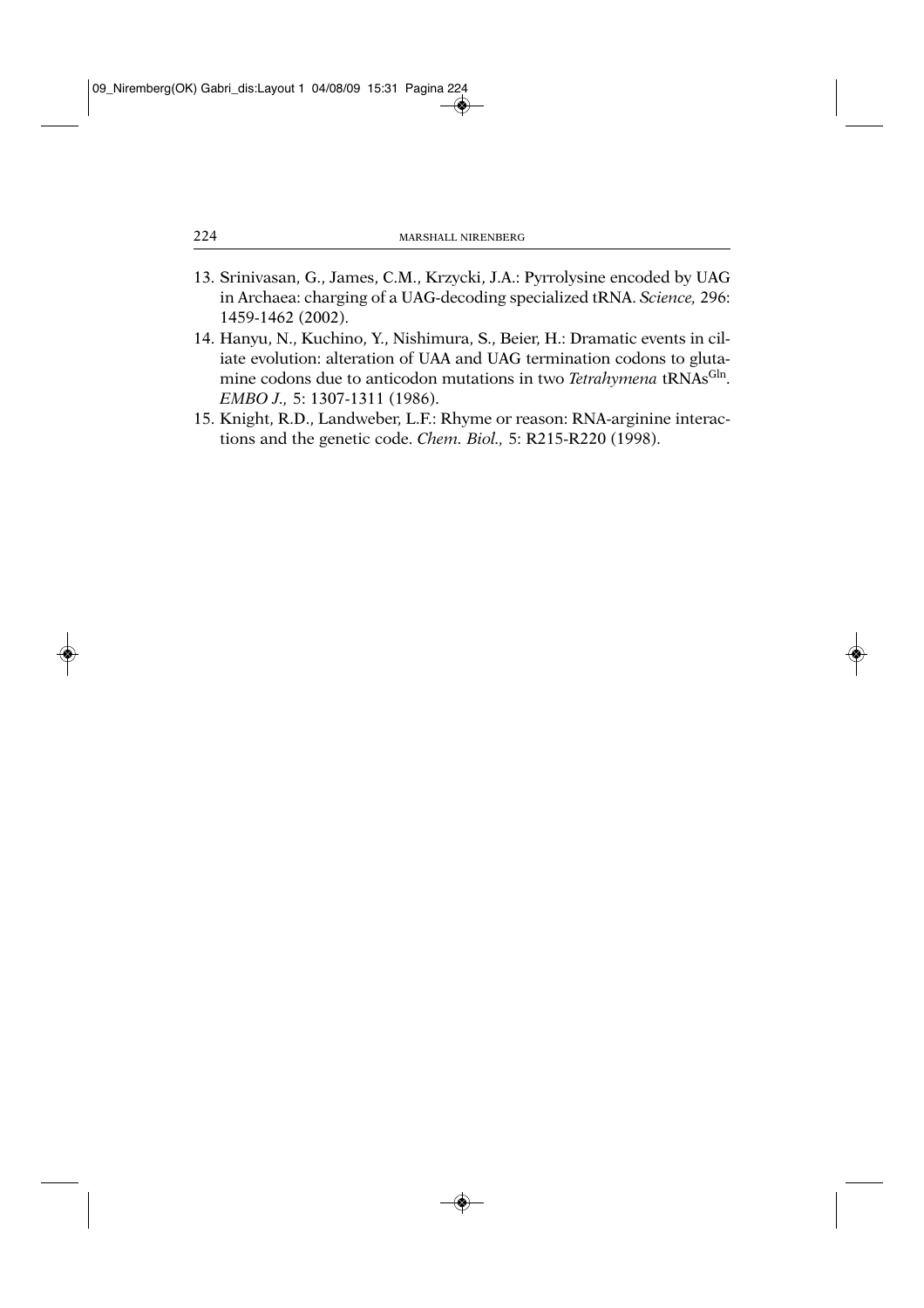

Figure 1. From B. Lewin, *Genes* IX (2008).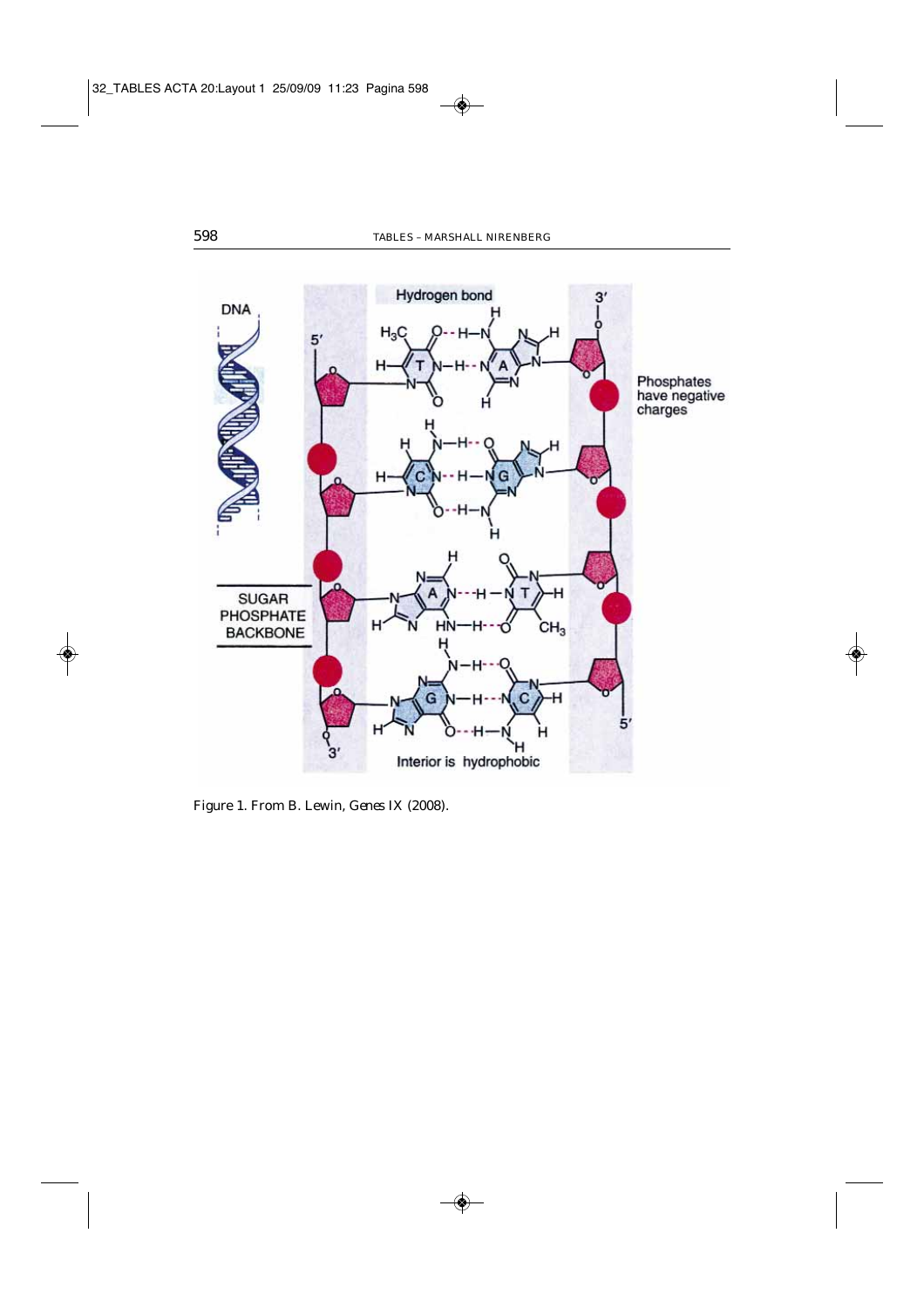| THE GENETIC CODE                                                   |                                                                          |                                                                        |                                                                     |  |  |  |
|--------------------------------------------------------------------|--------------------------------------------------------------------------|------------------------------------------------------------------------|---------------------------------------------------------------------|--|--|--|
| UUU<br>PHE<br><b>UUC</b><br><b>UUA</b><br>LEU<br><b>UUG</b>        | UCU<br><b>UCC</b><br>SER<br><b>UCA</b><br><b>UCG</b>                     | UAU<br><b>TYR</b><br><b>UAC</b><br>UAA<br><b>MERIO</b><br><b>NETRA</b> | UGU<br><b>CYS</b><br><b>UGC</b><br>mara<br><b>UGG</b><br><b>TRP</b> |  |  |  |
| <b>CUU</b><br><b>CUC</b><br>CUA<br>LEU<br><b>CUG</b>               | $_{\rm CCU}$<br>$_{\rm ccc}$<br><b>PRO</b><br><b>CCA</b><br>$_{\rm cCG}$ | CAU<br>HIS<br>CAC<br>CAA<br><b>GLN</b><br><b>CAG</b>                   | $_{\rm CGU}$<br>$_{\rm CGC}$<br><b>ARG</b><br><b>CGA</b><br>CGG     |  |  |  |
| <b>AUU</b><br><b>AUC</b><br>ILE<br><b>AUA</b><br>AUG<br><b>MET</b> | <b>ACU</b><br>ACC<br><b>THR</b><br><b>ACA</b><br>ACG                     | <b>AAU</b><br>ASN<br>AAC<br><b>AAA</b><br><b>LYS</b><br><b>AAG</b>     | <b>AGU</b><br>SER<br>AGC<br><b>AGA</b><br><b>ARG</b><br>AGG         |  |  |  |
| GUU<br>GUC<br><b>VAL</b><br><b>GUA</b><br>GUG                      | GCU<br>GCC<br>ALA<br>GCA<br>$_{\rm GCG}$                                 | GAU<br>ASP<br>GAC<br>GAA<br>GLU<br>GAG                                 | GGU<br>$_{\rm GGC}$<br><b>GLY</b><br><b>GGA</b><br>GGG              |  |  |  |

Figure 4.



Figure 7.